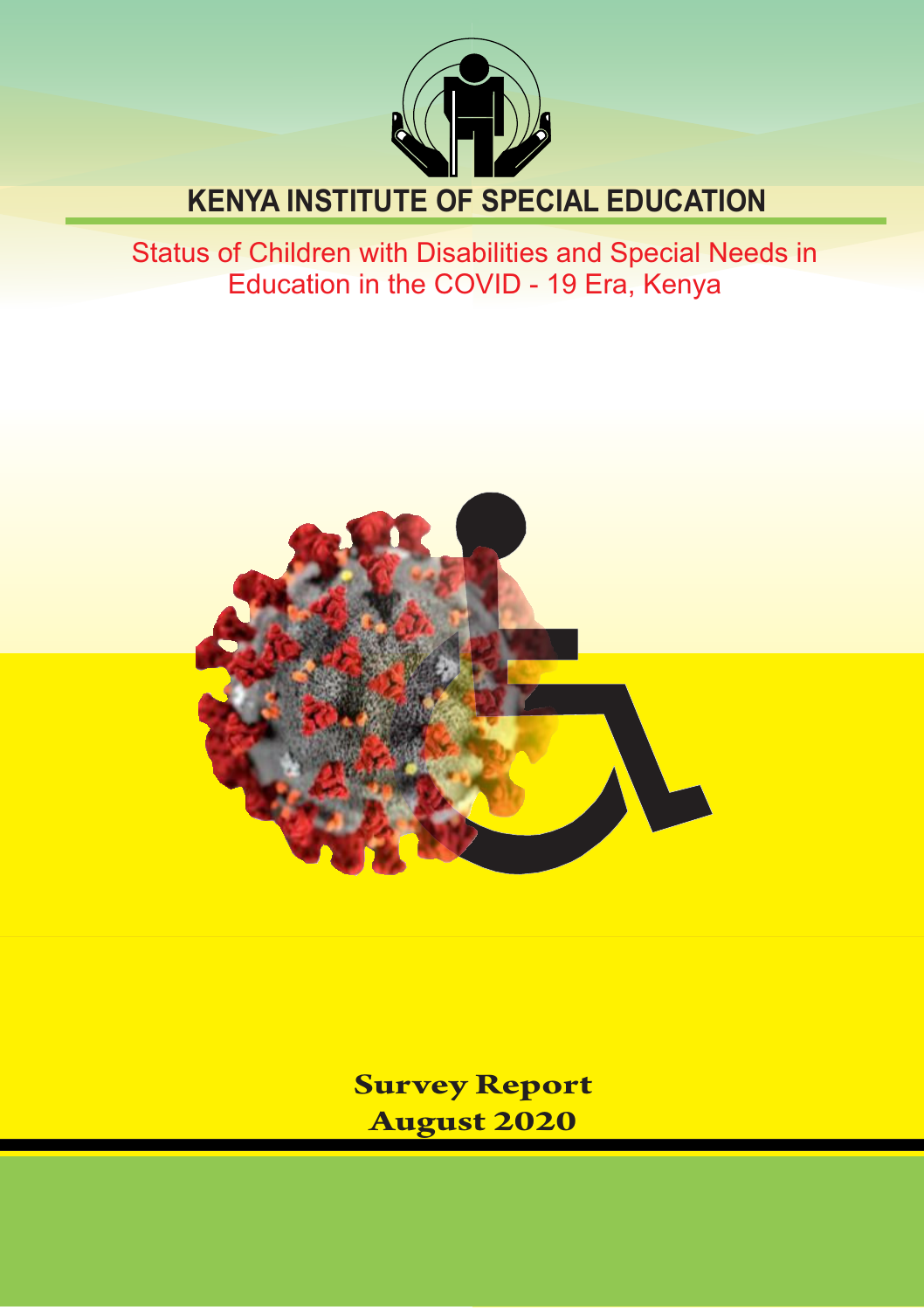## **PREFACE**

The Ministry of Education strives to ensure learning continues as planned with minimal interruptions. One of the barriers to these aspirations include occurrences of natural disasters such as floods, drought, and large-scale disruptions such the global corona virus disease (COVID-19) which has changed human life.

In response to combating the spread of COVID-19, the Government of Kenya closed all institutions of learning and introduced home-based technology mediated learning. However, in the process of providing these alternative accesses to educational resources, not much thought was put in place to enable vulnerable children such as those with disabilities access to educational resources. In the spirit of leaving no one behind, Kenya institute of Special Education conducted a national wide rapid survey with the aim of establishing the status of children with disabilities and special needs in education during the era of COVID-19, and prepared this report.

## **Abbreviations and Acronyms**

| <b>ACD</b>    | <b>Action for Children with Disabilities</b>       |
|---------------|----------------------------------------------------|
| <b>CSO</b>    | Curriculum Support Officer                         |
| <b>DSNE</b>   | Directorate of Special Needs Education             |
| KIB           | Kenya Institute for the Blind                      |
| <b>KISE</b>   | Kenya Institute of Special Education               |
| <b>MOE</b>    | Ministry of Education                              |
| <b>SDG</b>    | Sustainable Development Goal                       |
| <b>TSC</b>    | Teachers Service Commission                        |
| <b>ARC</b>    | National Assessment and Research Centre            |
| COL           | <b>Commonwealth of Learning</b>                    |
| <b>CWDs</b>   | <b>Children with Disabilities</b>                  |
| EARC          | <b>Educational Assessment and Resources Centre</b> |
| <b>KICD</b>   | Kenya Institute of Curriculum Development          |
| <b>KNBS</b>   | Kenya National Bureau of Statistics                |
| <b>NCPWDs</b> | National Council for Persons with Disabilities     |
| <b>SNE</b>    | <b>Special Needs Education</b>                     |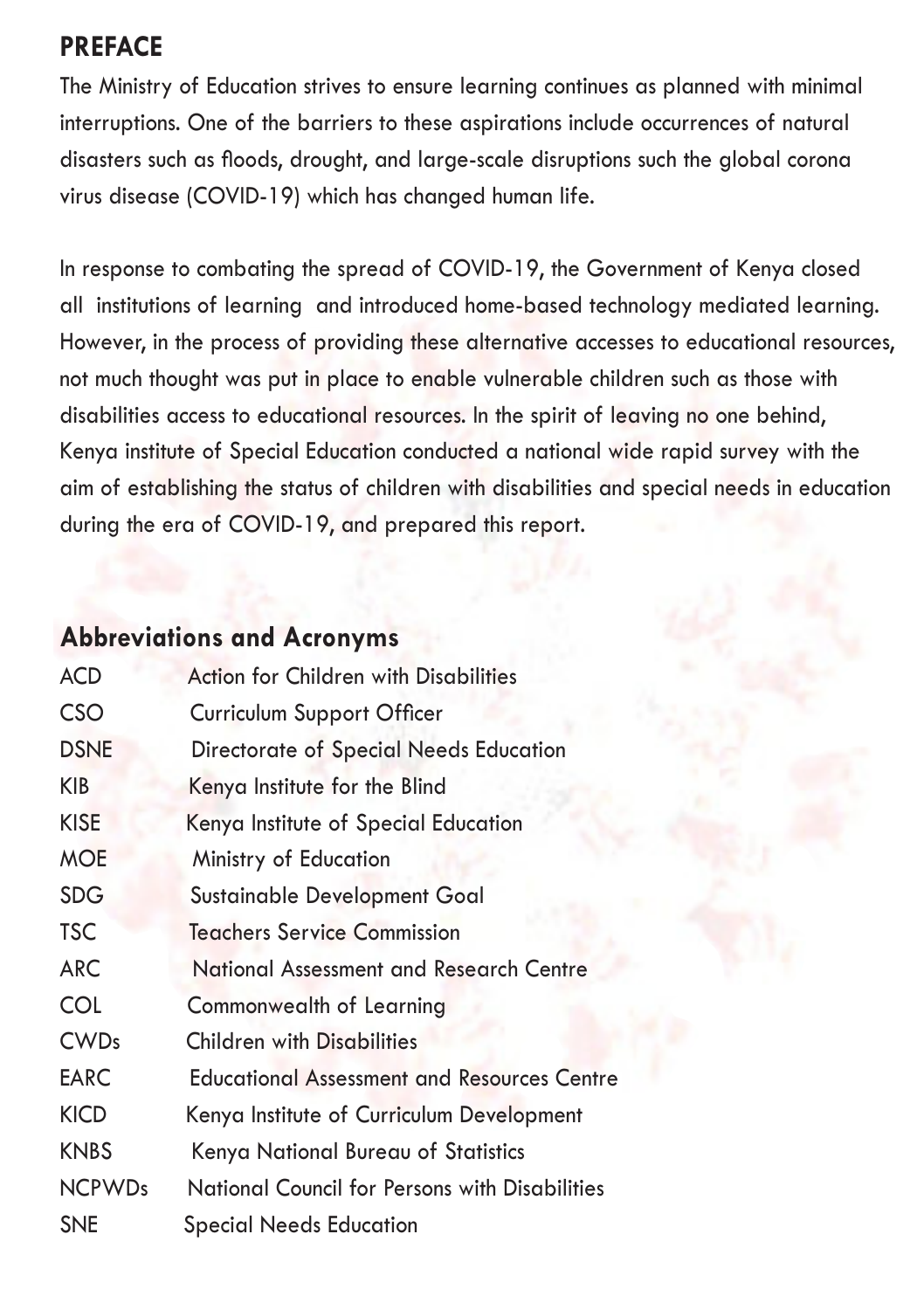

## **Introduction**

*COVID-19* pandemic has brought about large scale disruptions and paradigm shifts in almost all aspects of human life; family, work, schooling, culture, relationships etc. Most governments around the world have temporarily closed educational institutions in an attempt to contain the spread of this pandemic (UNESCO, 2020). In response to the effect of school closure, global, regional, and national education stakeholders and leaders are actively involved in promoting remote learning to mitigate the challenge of congregational teaching and learning practice while safeguarding milestones gained by learners. Additional measures to curb the spread of the virus is social distancing, wearing of facemasks, staying home, covering mouth and nose with flexed elbow or tissue when coughing or sneezing, washing of hands as often as possible with soap and water; and cleaning of frequently touched surfaces and objects (World Health Organization, 2020).

(c) KISE 2020 In many communities in African the disability-poverty chain is still strong and is continually propelled by stigma, discrimination, misconceptions and systemic inequalities (United Nations, 2018). The socio-economic shocks resulting from Covid-19 has for sure deepened the levels of vulnerabilities for children with disabilities. As such, one would argue that during this period of COVID-19 crisis, children with disabilities across Kenya are encountering barriers in accessing education. Parents and caregivers, who are typically not specialists in special needs education and related services, are struggling to provide support . In addition, CWDs requires additional care services such as therapy and school health services most of which were readily available in their (special) schools. However, these services may not be available to them at home further they may be exposed to hostile and bleak environments where their safety and security are compromised. Milestones in learning for these children might have been lost after school closure. The Salamanca declaration called for involvement of organizations of disabled people, along with parents and community bodies in planning & decision-making. (Salamanca, 1994). Further, the Cali declaration of 2019 acknowledge that it is essential to involve marginalized groups in partnership with development actors and policy makers to further inclusion as a social movement for transformation in and for education. This depends on hearing the voices of the people, 1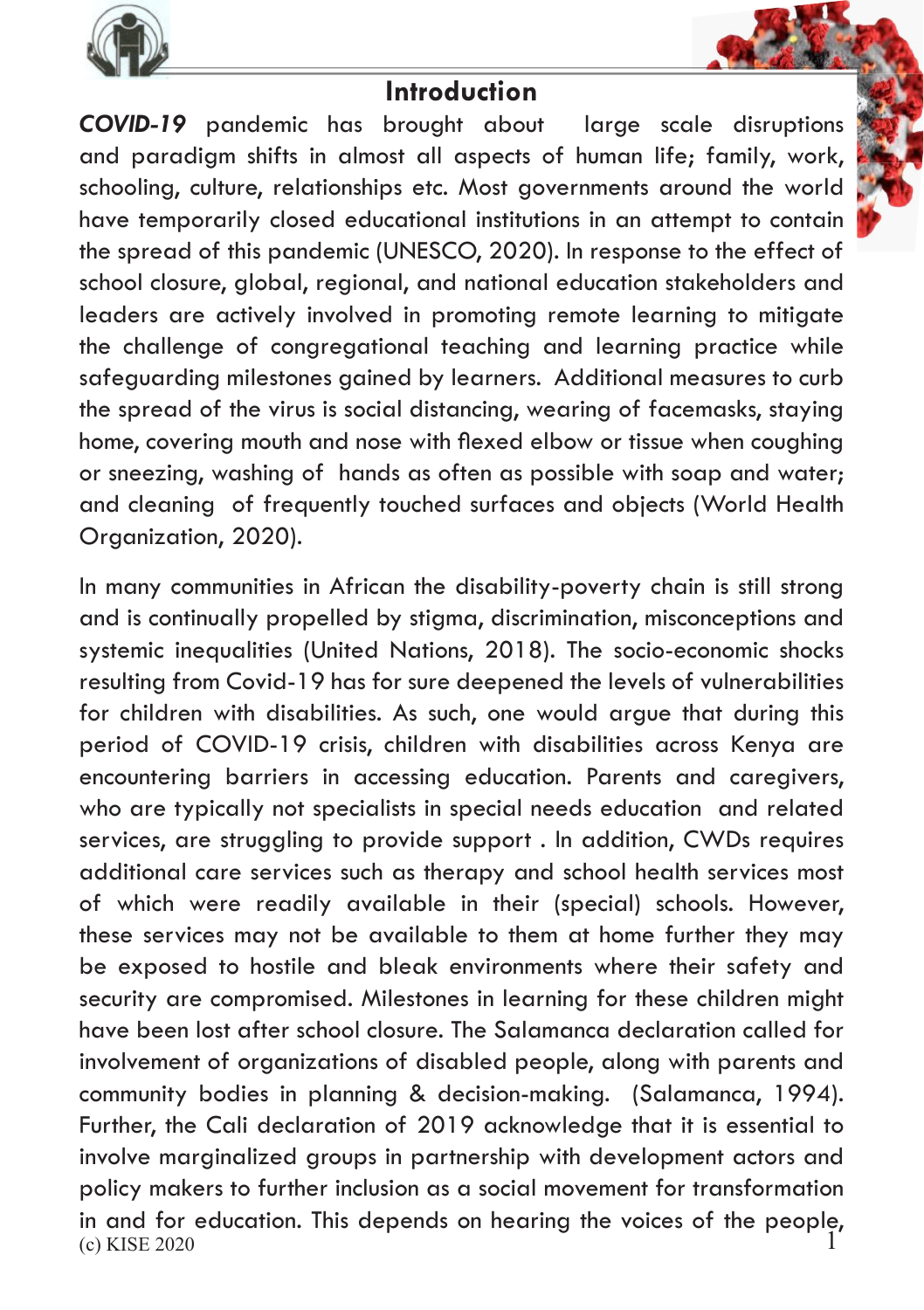



including the voices of children and youth, traditionally excluded or silenced in finding new pathways to advance equity in education and society, which are essential to sustainable, inclusive and democratic participation in all spheres of life (CALI, 2019). As a result, there is need to involve all stakeholders in ensuring that CWDs access education services and care while at home.

The National Economic Survey of 2019 documents that most households with persons with disabilities live in poverty, with limited ability to finance school related expenditure (KNBS, 2019). In this regard, children with disabilities from poor background are not able to access technology mediated teaching and learning via radio, television and internet hence, widening inequality gap, in equity, access and quality of education. This hinders achievement of the sustainable development goal-4 (SGD-4) on inclusive and equitable quality education and promotion of lifelong learning opportunities for all (United Nations, 2015).

Though government acted quite fast in providing the *Kenya Basic Education Covid-19 Emergency Response Plan* (MoE, 2020). Given the details of adaptation, modification and monitoring of academic progression of children with disabilities, one would want to explore the extent of their participation in the continued learning process in Kenya in the COVID era.

## **Statement of the Problem**

The closure of institutions of learning by the Kenyan Government due to corona virus outbreak on March 16th, 2020 interrupted programmes countrywide. Consequently, several intervention measures were put in place to ensure that learners could access learning remotely from their homes using computers, radios, televisions and mobile phones. The availability of these gadgets and internet access is key to success of these intervention measures. The national ICT survey by the Communication Authority of Kenya (CA,) established that 79.5 per cent of the population had access to a radio terminal, 59.8 % had access to mobile phones, two people out of every five with access to TV while 9.1% had access to internet and computers (Communications Authority of Kenya, 2010). In addition, the Energy Progress Report by World Bank found that electricity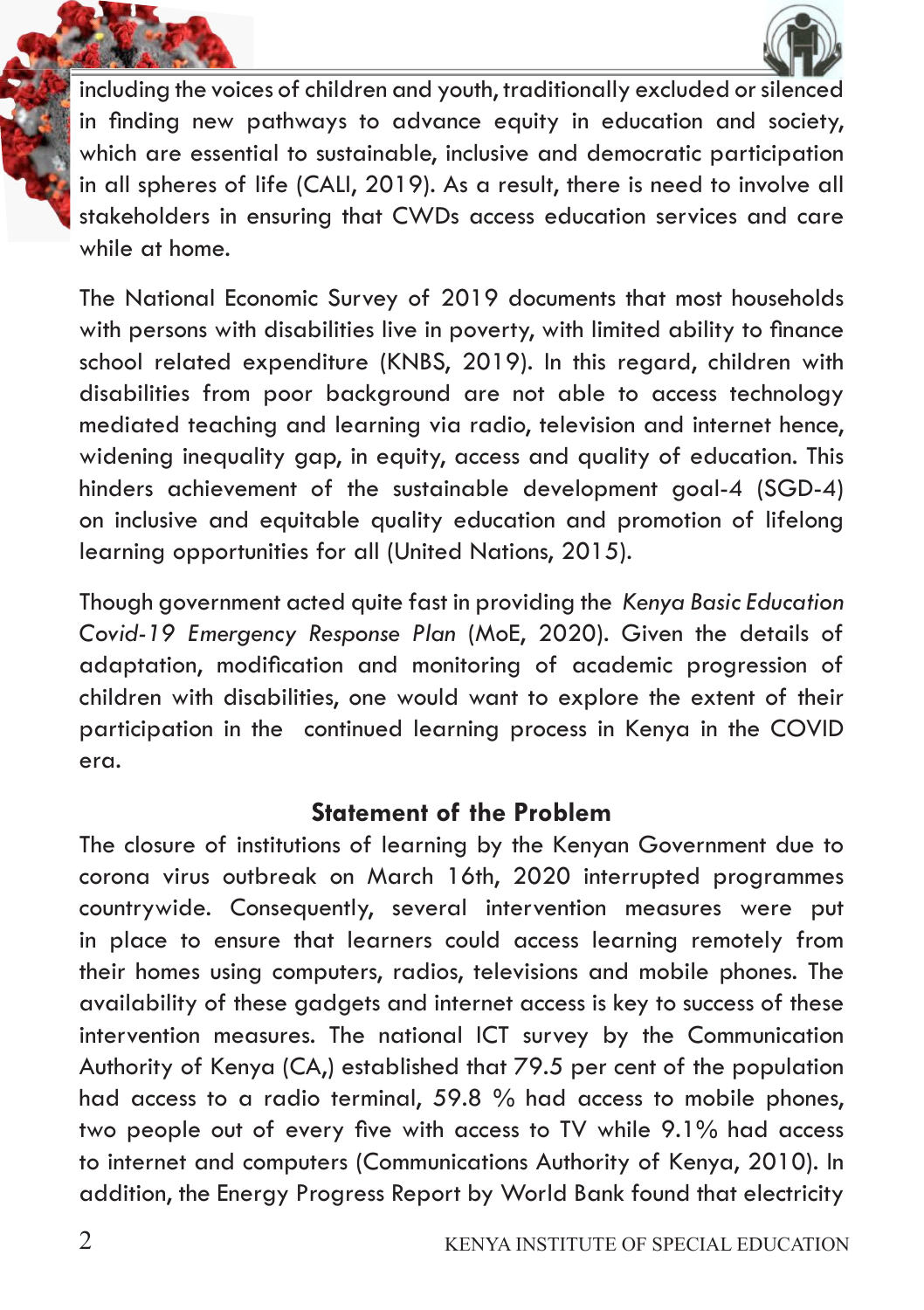

access rate in Kenya stood at 56% (World Bank, 2016). This shows that a significant proportion of the population do not have access to devices for remote learning. Children whose caregivers have socio-economic capacity to meet the cost of technology mediated learning could have access to educational materials. This implies that learning remains out of reach for many vulnerable and disadvantaged groups such refugees, and children with disabilities and special needs. There is no doubt that school closure has made worse the already existing inequalities in education for learners with disabilities and special needs in education who account for at least 11.4% of the total population of children in Kenya's (KISE, 2018). It is against this background that Kenya Institute of Special Education sought to evaluate the current status of children with disabilities and special needs in education in in Kenya in the COVID era.

## **Objectives of the Study**

The study was guided by the following objectives:

- To ascertain the state of children with disabilities and special needs with reference to progress in learning and health since closure of schools due to Covid-19.
- To assess intervention measures available to enhance education for children with disabilities and special needs in education.
- To explore type of services and approaches available to improve

 access to quality education for children with disabilities and special needs in education.

## **Scope of the Study**

This study investigated the countrywide status of children with disabilities and special needs in education in the era of covid-19. The focus was on learners with disabilities and special needs who were in schools before Covid-19 where information was collected from their teachers, parents, state actors, non-state actors and the Curriculum support officers. It assessed the available intervention measures for children with disabilities and special needs in education.

## **Methodology**

This study adopted a cross-sectional survey design. The purpose of the

 $(c)$  KISE 2020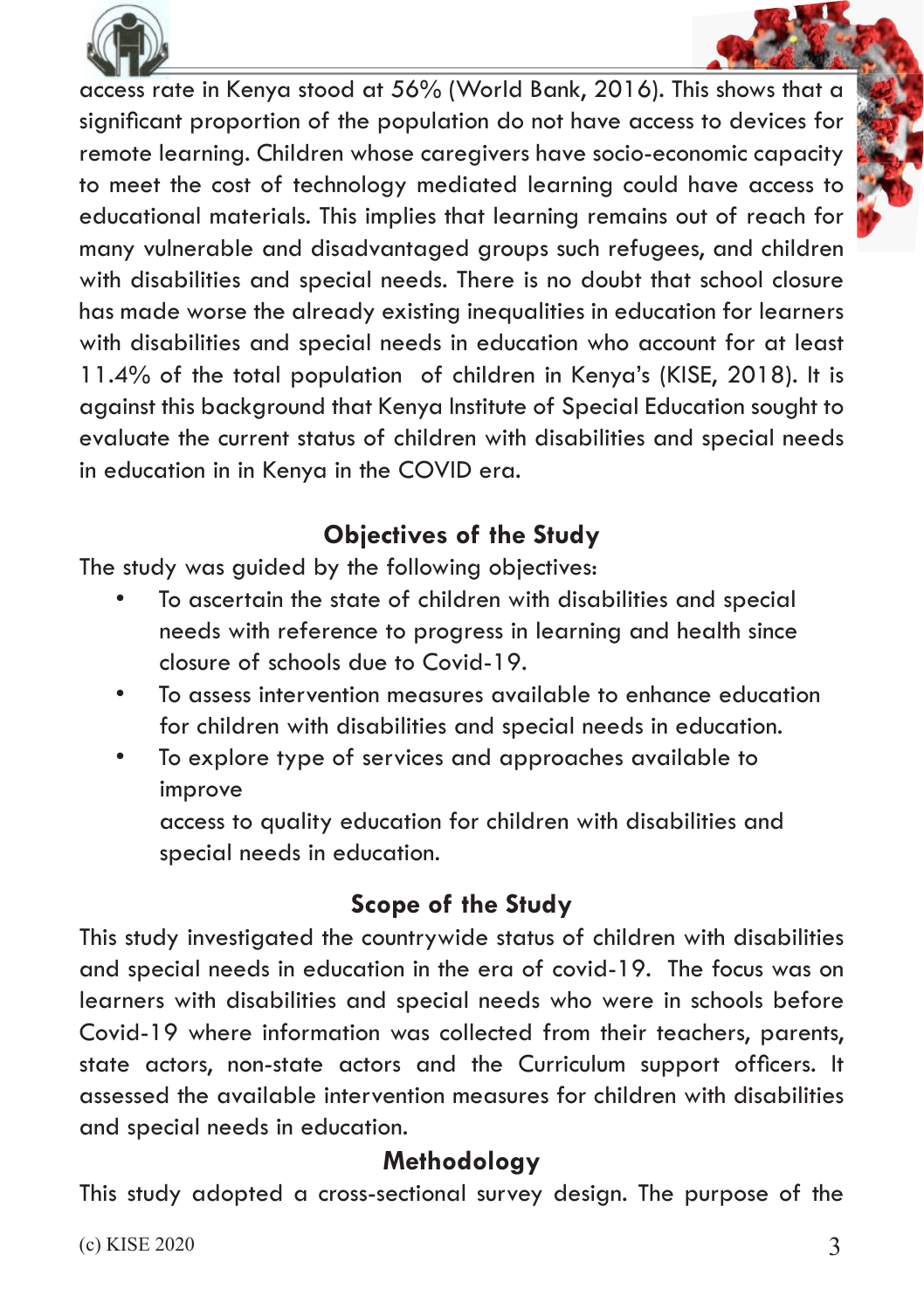



study was to describe present state of children with disabilities after school closure based on a set of different respondents. The study involved 188 parents, 114 teachers (18% secondary and 82% primary), 44 curriculum support offices (CSOs) mostly for special needs education, 5 state actors and 11 non-state actors who are stakeholders in the education and service provision for children with disabilities and special needs in education across the country.

At least every sub-county in Kenya has a designate CSO who works with both teachers and parents.. In this study,CSOs were reached out for interview, and in turn they randomly selected teachers and parents of children with disabilities to participate in the study. Data was also collected through a webinar that drew participants from mainly CSOs, and state actors. A mixed methods approach in which statistical and thematic analysis methods were used to analyse quantitative and qualitative datasets respectively. Continuous triangulation of data from a spectrum of respondents was conducted during preparation of this report.

## **Results and Discussion**

A total of 103 teachers from 44 counties participated in this study where 68% taught in primary, 17% in secondary school and 15% in preprimary. 88.3% of teachers had some training in SNE while 11.7% did not have basic training in SNE. The teachers were aged between 24 and 56 years with teaching experienced of 6 to 35 years. Mental disability and hearing impairment were taught by majority of teachers at 42% and 40% respectively.

A total of 113 parents of learners with disabilities were interviewed for the study where 53.2% were males and 46.8% were females; majority aged between 41 and 50 years at 36.7%. On the highest level of education of the parents, a majority, 30%, had primary school level , 29.4% had secondary school education, 22.9% tertiary education, 11.9% university level and 5.5% of the parent had no formal education. A majority had learners in primary school with 67%, 27.5% with learners in pre-primary and 5.5% with learners in secondary schools. On types of disability of their children, a majority of the parents had children with hearing impairment at 27.5% followed with intellectual disabilities at 25.7%,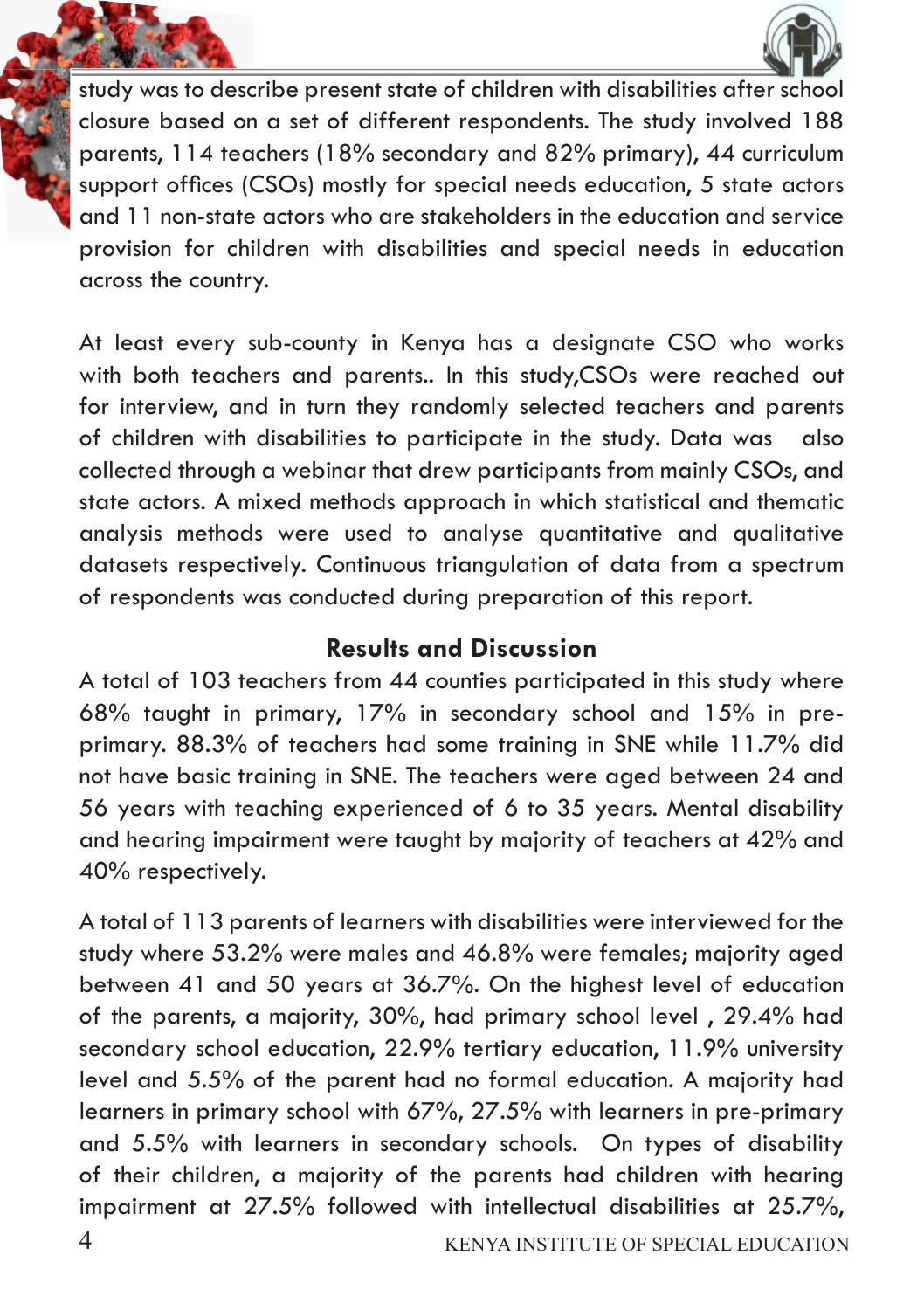



visual impairment at 17.4%, physical disabilities 8.3%, cerebral palsy 7.3% and parents of children with autism at 5.5%.

It was found that the source of livelihood for majority of parents is farming at 20%, followed by teaching at 16%, 9% of the respondents operate their own businesses. Majority (52.5%) of CSO-SNE had work experience of over 30 years. On the CSO's areas of specialization; 25% were trained in Physical and Multiple Disabilities (PMD), 22.5% Hearing Impairment (HI), 20% Visual Impairment (VI).

**The State of Children with Disabilities and Special Needs** Sixty five percent of teachers reported that COVID-19 had negatively affected the health and education of children with disabilities and special needs in Education to a great extent.



#### Very great Great extent Moderate Some extent extent extent

*Figure 2: Perceived Negative Impact of COVID-19 in Health and Education of* 

 *CWDs*

The survey data shows that 63.1% of teachers had attempted to reach out to CWDs. It was further established that teachers who taught in pre-school had the highest follow-up rate at 87% followed by those in secondary schools at 78% while those teaching primary schools had the minimal follow up at 56%. Teachers supported the learners with foodstuff, money, guidance and counselling, awareness creation on Covid-19, and academic work. Teachers reported challenges including inaccessibility of the learners, poverty as well as high expectations from parents. A majority (46%) of the parents responded that their children have been learning house chores and home-based skills; 21% of the children mainly stayed indoors; 7.3% spent their time playing with other children/siblings; 5.5% of the parents supported curriculum based non-digital learning while 2.8% involved their children in organized technology-based learning. Activities **Percent Percent** 

#### (c) KISE 2020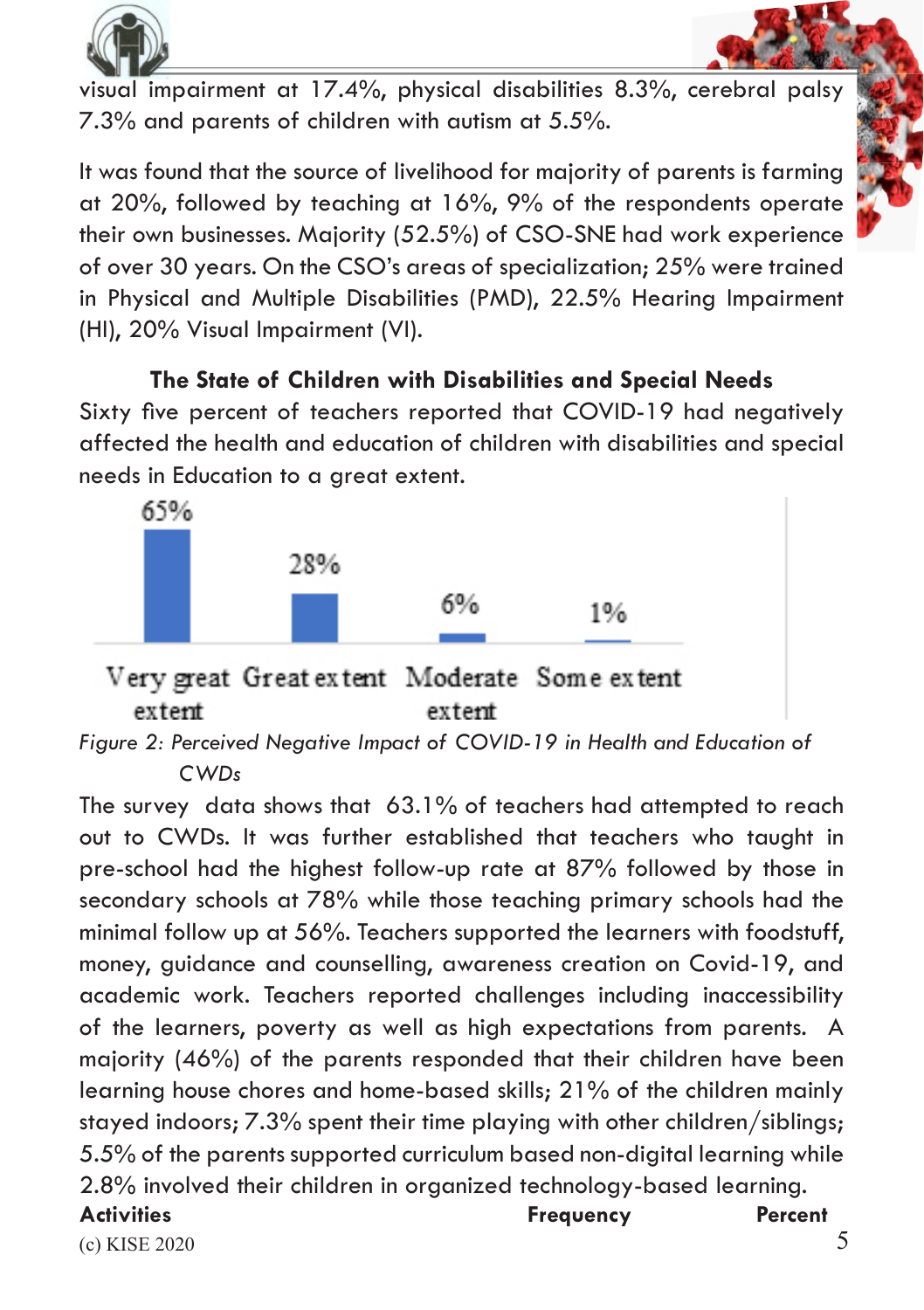| Learning house chores and               |                |         |
|-----------------------------------------|----------------|---------|
| home-based skills                       | 53             | 42%     |
| Staying indoors                         | 31             | 25%     |
| Playing with other children/siblings    | 16             | 13%     |
| Own initiated curriculum based          |                |         |
| non-digital learning                    | 6              | 5%      |
| Supported curriculum based non-digital  |                |         |
| learning                                | 6              | 5%      |
| I keep the child occupied with smart    |                |         |
| phone/tablet                            | 4              | 3%      |
| Organized technology-based learning     | 3              | 2%      |
| Watching TV and listening to music      | 3              | 2%      |
| Farming for instance picking tea leaves | $\mathfrak{D}$ | 2%      |
| Engaged in artworks                     |                | $1\%$   |
| Going for tuition                       |                | $1\%$   |
| Total                                   | 126            | $100\%$ |

*Table 1: Activities by the child since the closure of schools*

They further reported that 30% of their children had been receiving services such as therapy before covid-19 where only 5.3% continued receiving the services after school closure. Lack of finances, unemployment, lack of government support, communication challenges, unavailability of caretakers and poverty were reported by parents as their major challenges.

Majority of CSO's reported that children with disabilities and special needs in education were facing difficulties because of poverty and lack of basic needs. There was minimal learning going on for children with disabilities. Further, both parents and teachers concurred that CWDs were not happy at home as they felt neglected and they preferred being in school. Parents were also concerned that their children were not able to access therapy services and medicines,especially for epilepsy.

A majority 91% of the non-state actors confirmed that they were in contact with families of CWDs during this period of Covid-19 where 45.5% offered support in the form of food items , 20% supported digital learning , while 10%. Offered counselling to families.

State actor observed that a majority of the children with disability were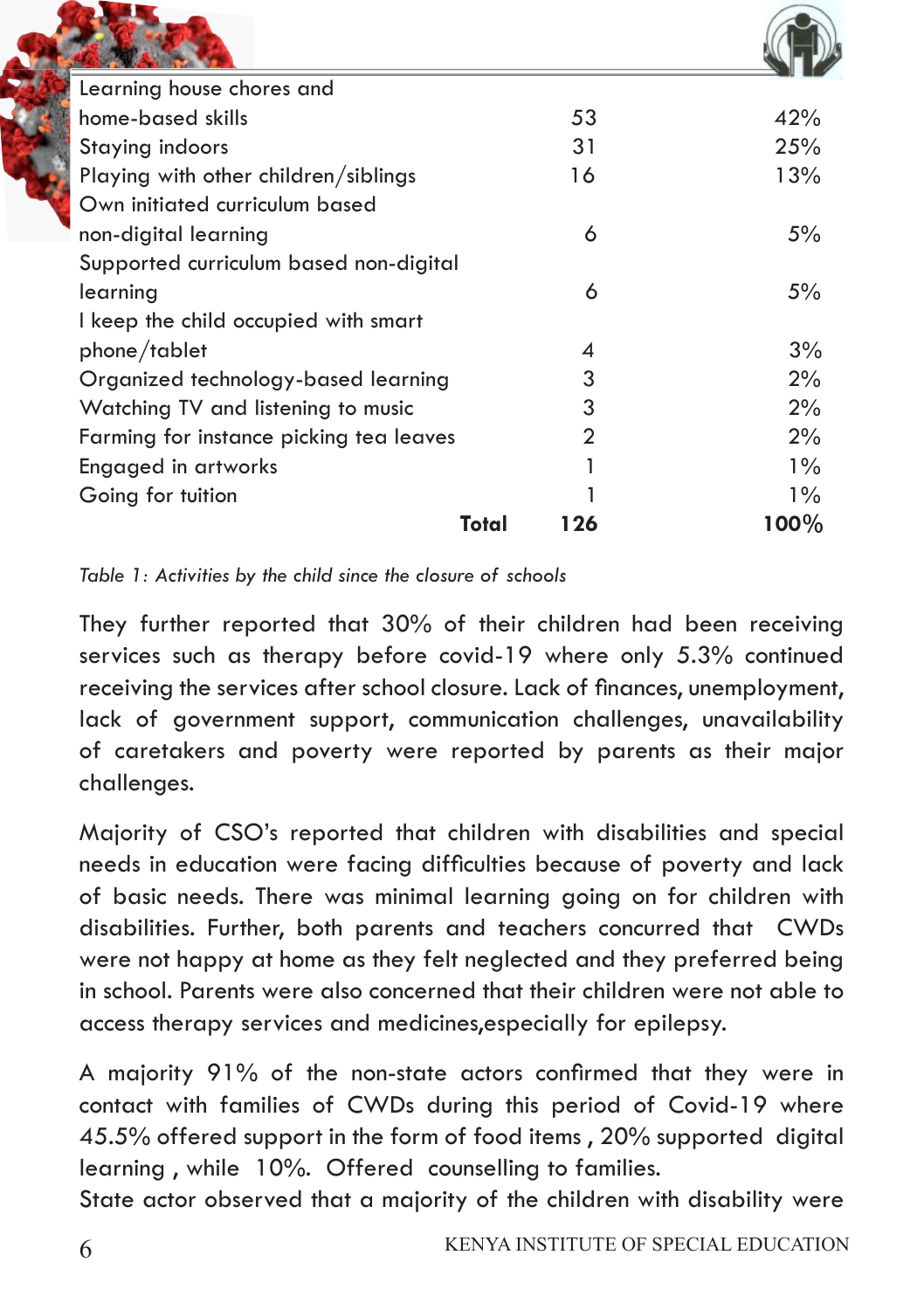

suffering; unlike their counterparts they are not able to access resources and tutorials, that are being offered in the various mediums.It was reported that the on going stem initiative lacks any adaptation to cater for special needs learners. Further ,it was noted that when these children are at home most of them need a lot of physical care; care but most of parents leave them at home to go to look for food. The ministry of education reported that a majority of children with disabilities were not learning as digitally accessible materials for CWD, specifically HI and VI were still being developed.

## **Intervention Measures Available**

To facilitate continued learning in the covid-19 pandemic , the ministry adopted curriculum delivery through four different platforms; radio, TV, Kenya education cloud and YouTube (MoE, 2020). Evidence from the study show that 18.4% of teachers are aware of the intervention programs. It was reported that only 15 counties have programs set up by the school to help learners with disabilities cope and manage the covid-19 (34% of the Kenya) with majority being in Nairobi and Laikipia counties.

(c) KISE 2020 From the study, 75% of teachers indicated that there were no specific program(s) aimed at enhancing participation in home-based learning for children with disabilities. It was established that the design of majority of the available programs were mainly psychosocial rather than academic. They included provision of foodstuff for hand washing, awareness creation about Covid-19, encouraging parents and their children, and guidance and counselling. Further, it was observed that most of these programs had been initiated by civil society organizations such as VSO-Kenya, Kilimanjaro blind trust, Kenya society for the blind, LVCT. Nonetheless, it was observed that a negligible proportion (about 1%) of teachers were running online learning through zoom and WhatsApp for children with disabilities with the help of their parents or caregivers. These programs were meant candidates only. Further, 86.4% of teachers interviewed in this study said that the intervention programs by the ministry of education through KICD to offer home-based learning are not accessible by children with disabilities. High poverty levels in majority of households of children with disabilities and non-responsive home-based learning programs were frequently cited as major barriers to access to government initiated online educational programs.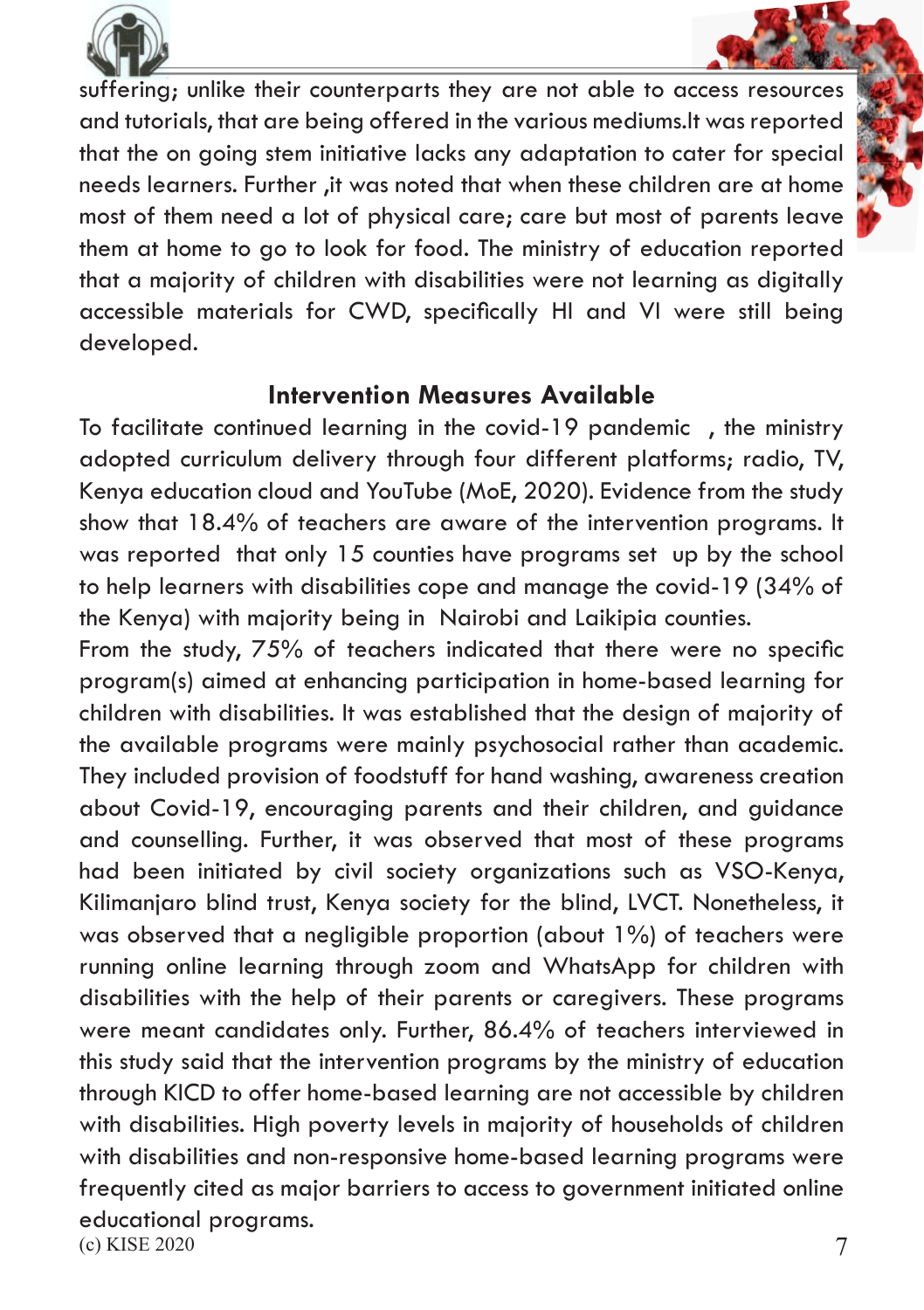| Type of support                                                          | <b>Source</b>                                                                                                                                                              | Frequency      | Percentage |
|--------------------------------------------------------------------------|----------------------------------------------------------------------------------------------------------------------------------------------------------------------------|----------------|------------|
| No support at all                                                        | Faith based organizations,<br>community-based<br>organizations and well<br>wishers                                                                                         | 88             | 77%        |
| Food (once in a while)                                                   |                                                                                                                                                                            | 8              | $7\%$      |
| Financial/money/<br>monthly stipend<br>(not regular)                     | County government,<br>faith-based organizations,<br>national government                                                                                                    | 6              | 5%         |
| Learning materials and<br>story books e.g. braille<br>and braille papers | School and NGOs                                                                                                                                                            | 3              | 3%         |
| Payment of fees and<br>bursaries                                         | National and County<br>governments, Faith based<br>organizations and<br>community-based<br>organizations                                                                   | $\overline{3}$ | 3%         |
| sanitizers                                                               | Face masks and hand Well-<br>wishers, countygovernment<br>and school                                                                                                       | $\mathfrak{D}$ | $2\%$      |
| Home based services                                                      | <b>CSO-SNE</b>                                                                                                                                                             | $\mathbf{1}$   | $1\%$      |
| Beddings; mattresses<br>and blankets                                     | Well-wishers and fait<br>-based organizations                                                                                                                              | $\mathbf{1}$   | $1\%$      |
| Psychological<br>support                                                 | school                                                                                                                                                                     | $\mathbf{1}$   | $1\%$      |
| Personal items for<br>example tissue<br>papers, toothpaste,              | Non-Governmental<br>Organizations; Faith<br>based organization;<br>Community based<br>organization; Church/<br>mosque/temple;<br>National government;<br>County government | $\mathbf{1}$   | $1\%$      |
| <b>Totals</b>                                                            | 114                                                                                                                                                                        | 100%           |            |

*Table 2: Support services received*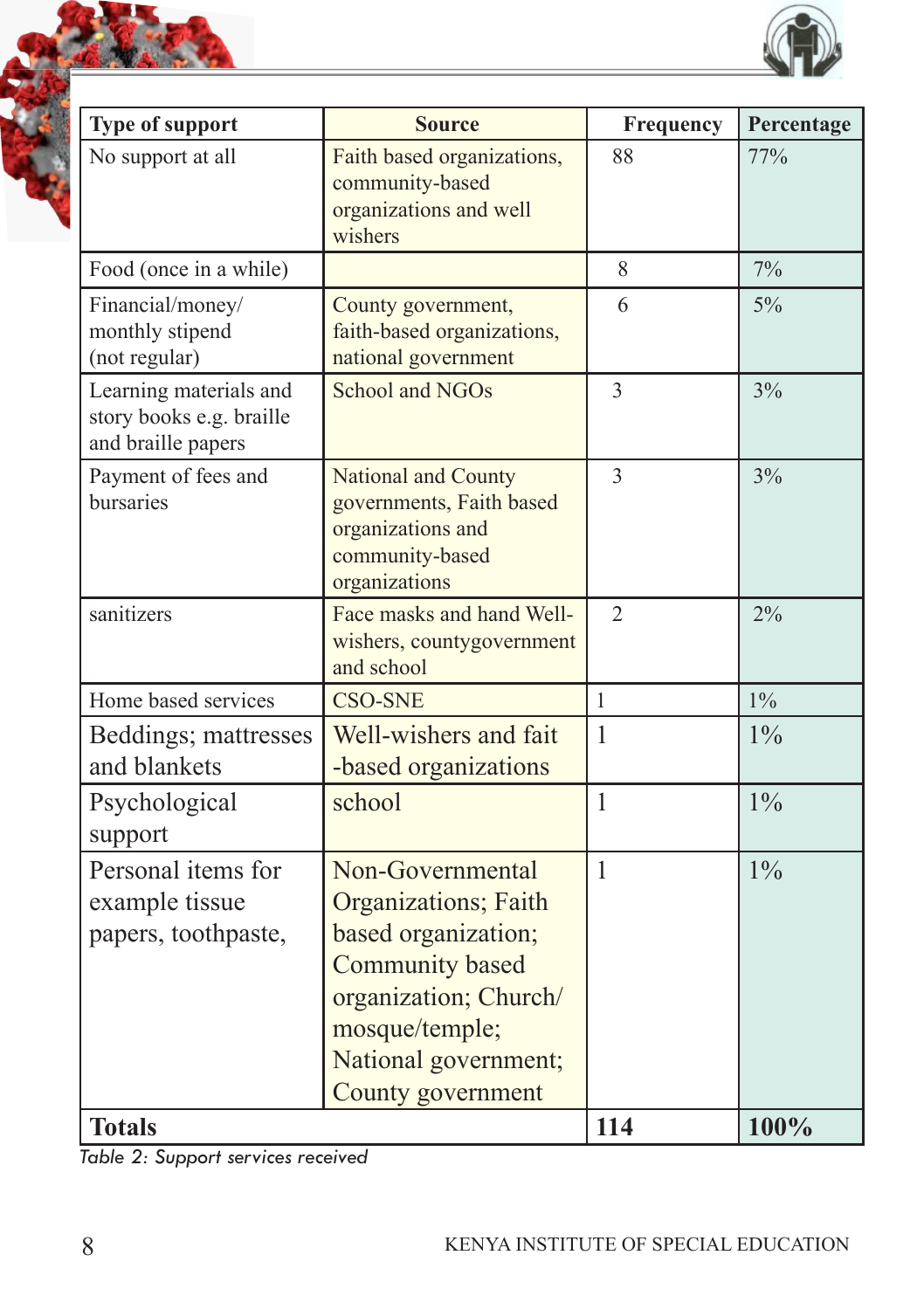

In addition, majority of parents (76.1%) noted that their children did not participate in the available digital learning through the internet, TV and radio programs and only 23.9% of the parents responded that their children participate in the programs. The majority of children (76.1%) were not able to participate in the remote learning because; majority of parents did not have digital devices and internet access, the programs broadcasted are not adapted to all disabilities;Some of the parents indicated that they were not aware of the programs; lack of skilled personnel in ICT to assist; and lack of power connectivity.



*Figure 3: Child Participation on Digital Learning through Internet, TV and Radio Programs*

Majority of the CSOs constituting 80%, said there were no support programs organized. Those that had something going on, mainly focused on provision of basic commodities like food, washing soap, masks and sanitizers in collaboration with either the county government or other organizations. In addition, 95% of the CSOs reported that children with disabilities were not benefiting from the online learning. Results indicates that (45.5%) of the non-state actors reported that they worked with teachers and government in the form of partnership and collaboration to provide learning material, finances and medication, 27.3% of the organizations intervene by producing teaching and learning resources, 18.1% provide medication and food.

The state actors responded that the protocols are in place but sufficient measures have not been taken to ensure they catered for diversity of the people. They further observed that CWDs have no sufficient guidance on the care and cleaning of their devices. Further, they noted that the challenge with the deaf learners was KSL variations while the children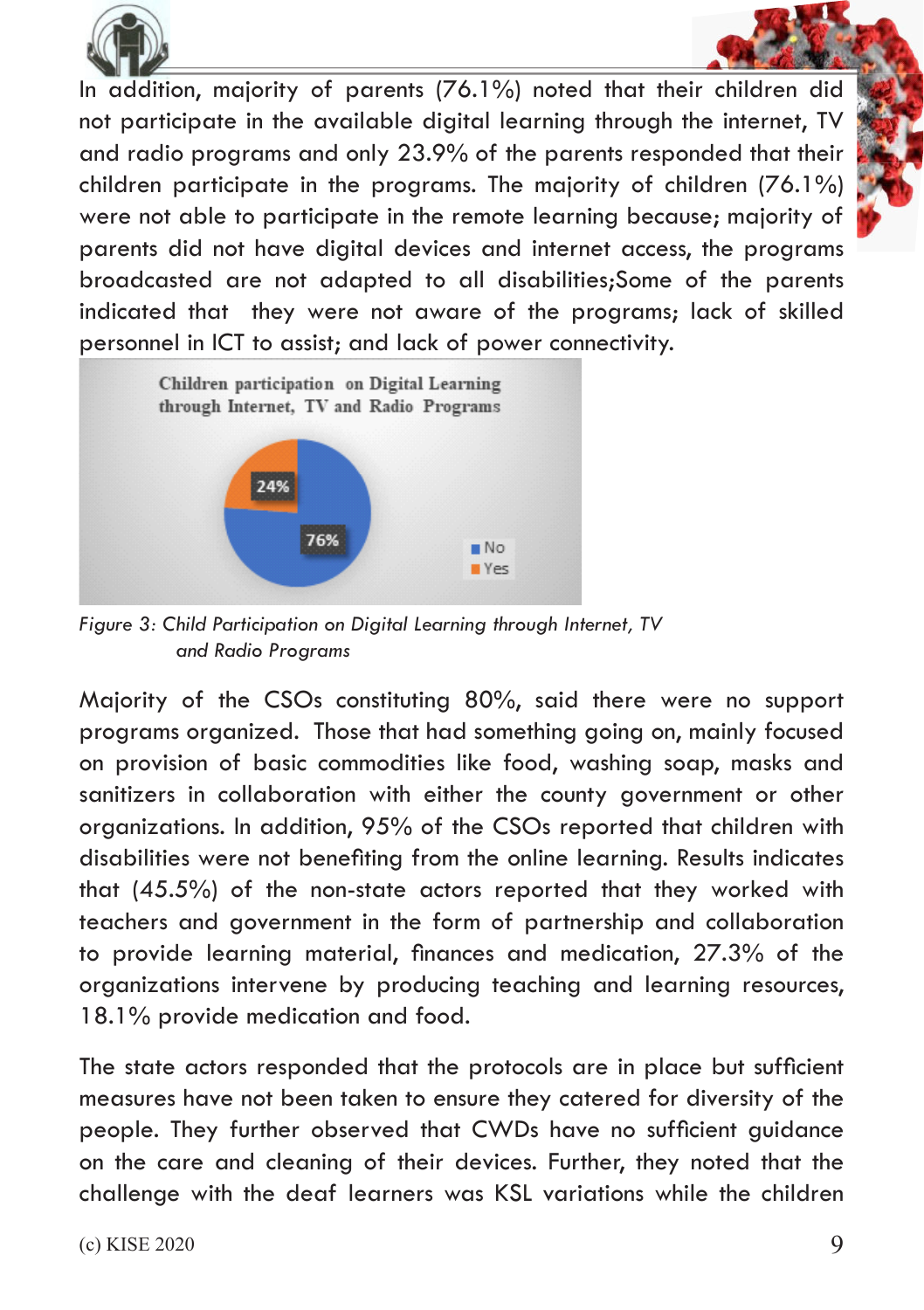

who have Visual Impairments are benefiting from the Audio in the online presentations. The programs left a gap with intellectually different children; they are not benefiting as there are no specific programmes for them.

It was also noted that there was negligence and abuse of CWDs ,some were locked up while others were found loitering unattended in the market places

*"the state of the children forced us to open the school and let it run especially for the safety of the children"*( reported from Kajiado, Samburu, Mombasa and Kisii)

### **Services and Approaches to Improve Access to Quality Education by CWDs**

The proposals to improve the lives of children with disabilities during the period of stay home during the pandemic include;



Majority of the respondents in this study reported that the existing alternative home-based education was not serving CWDs. Several proposals were made by the respondents to increase inclusivity of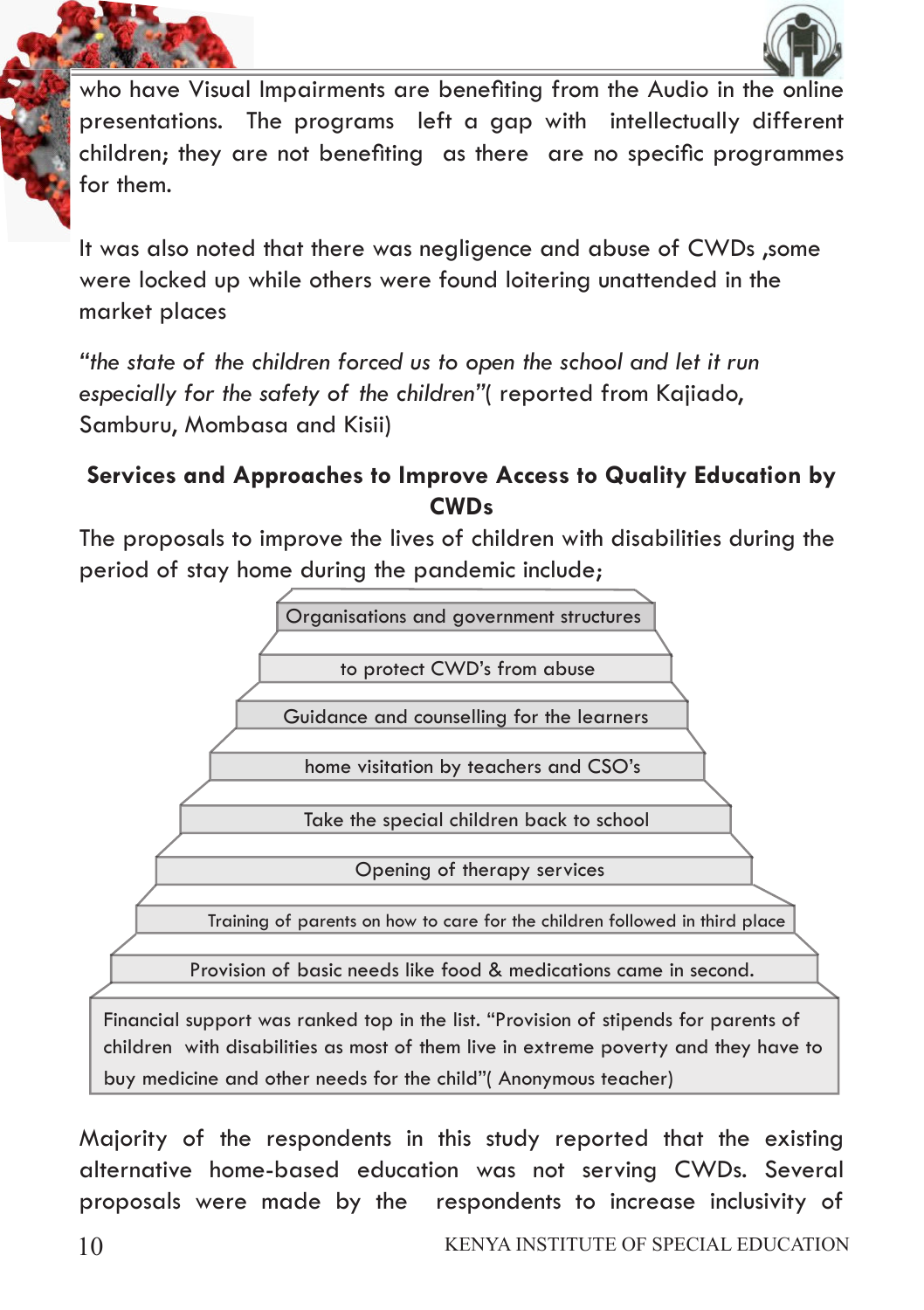

available online learning programs. The proposals are as follows:

- Explore and avail devices that can enable CWD's access online learning
- Diversify mode of communication during classes run on TV, and other digital platforms
- TV and radio programs to be tailor made to be accessible to children with disabilities
- To include TV programs which have pictures to cater for the mentally challenged
- Have children with disabilities back in school since they are not many and teachers would be able to demonstrate how-to put-on masks and wash hands social distance
- Provision of home-based learning and teachers to support the children.
- Use of itinerant teachers to support learners and parents
- Initiatives to reach out to learners with disabilities eg use of sign language interpreters
- Develop programs targeting specific disabilities by KICD so that the individual needs of learners that arise from the disability type could be taken care of.
- Empower parents, guardians and caregivers to support home based learning
- Consider use of slow-moving adverts touching on covid-19 because of some of children with disabilities take time to read and comprehend
- Targeted reach out learning programs for specific disabilities

## **Conclusions**

 $(c)$  KISE 2020 This rapid evaluation was to establish status of children with disabilities and special needs in education in the Era of Covid-19 in Kenya. From the analysis it can be concluded that COVID-19 has negatively affected these children to a very great extent. Minimal learning is going on for children with disabilities which is contrary to the objectives set forth in Covid-19 Education Response plan, 2020. CWDs are not happy, they are likely to be neglected and they preferred being in school . Poverty and accessibility of CWDs by teachers is the major challenges. CWDs have limited support from teachers and health stakeholders. 11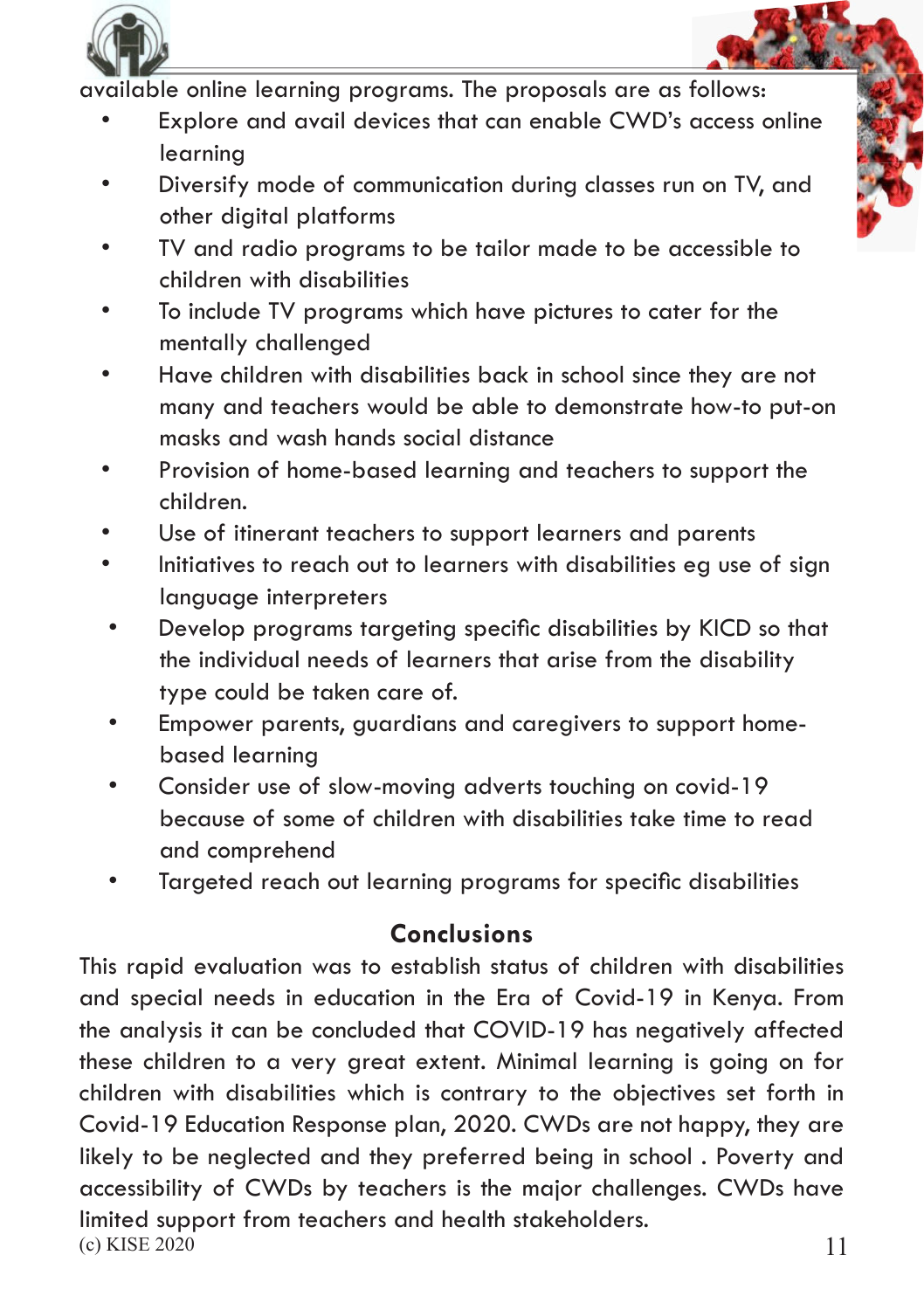

From parent's perspective, CWDs have been less occupied with house chores as well as learning home-based skills while a majority are just left without any engagement. In addition, parents are taking the prescribed precautions by the ministry of health to ensure that their children do not contact covid-19. Support services to CWDs like therapy were adversely affected by the pandemic. Parents are very apprehensive that previously gained milestones are getting lost .Some submitted that their children's health status and behaviours have deteriorated. The non-state actors are in contact with these children and are providing support to CWDs but they noted that majority of these learners are not able to access education.

The other key objective of the study was to assess intervention measures available to enhance education for children with disabilities and special needs

In conclusion and based on the analysis of objective two a majority of teachers and parents were not awareness of online programs for children with disability. Schools did not provide support programs to learners with disability. Additionally, CWDs do not receive adequate support from the government or any other non-state agency, only a negligible percentage received support.

In terms of the assessment to establish if CWDs participated in available digital learning through internet, TV and Radio programs. it can be concluded that most of CWDs do not participate in the programme. These children have no access to digital devices and the few that do find out that the programs are not adapted for diverse disabilities.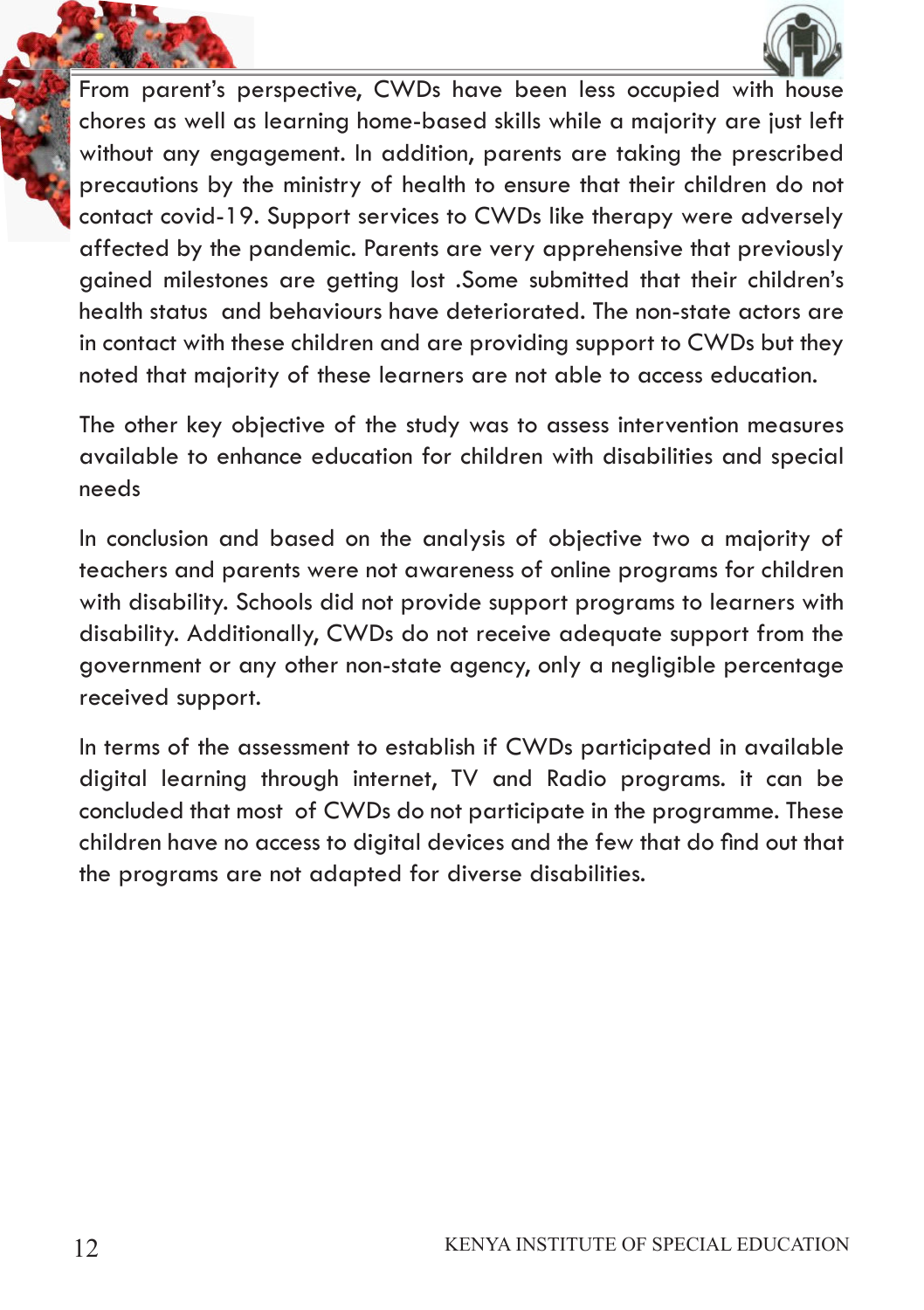

## **Recommendations**

Based on the study findings and conclusions, the following policy recommendations are proposed to ensure well-being of children with disabilities and their inclusion in available online learning programs during the stay home period. They include.

- a) Financial support to families of children with disabilities: it was evident from the study findings that most children with disabilities across the country are living in poverty and that most of them are not able to afford basic needs such as food and medical care.
- b) Consider re-opening of special schools for purpose of social protection, continued medical health care where it has been provided through school, continued therapy to arrest loss of milestones gained and for learning. Children with severe and complex disabilities are likely to have better protection from abuse and neglect through the school set up/small homes.
- c) Empower parents, guardians and caregivers to support home based learning and home-based therapy for their children with disabilities during the period of pandemic.
- d) Empower CWDs to access online learning as follows:
	- Explore devices that can enable CWD's access online learning
	- Diversify mode of communication during classes run on TV, and other digital platforms
	- TV and radio programs to be tailor made to be accessible to children with disabilities
	- Provision of home-based learning and teachers to support the children.
	- Use of itinerant teachers to support learners and parents among others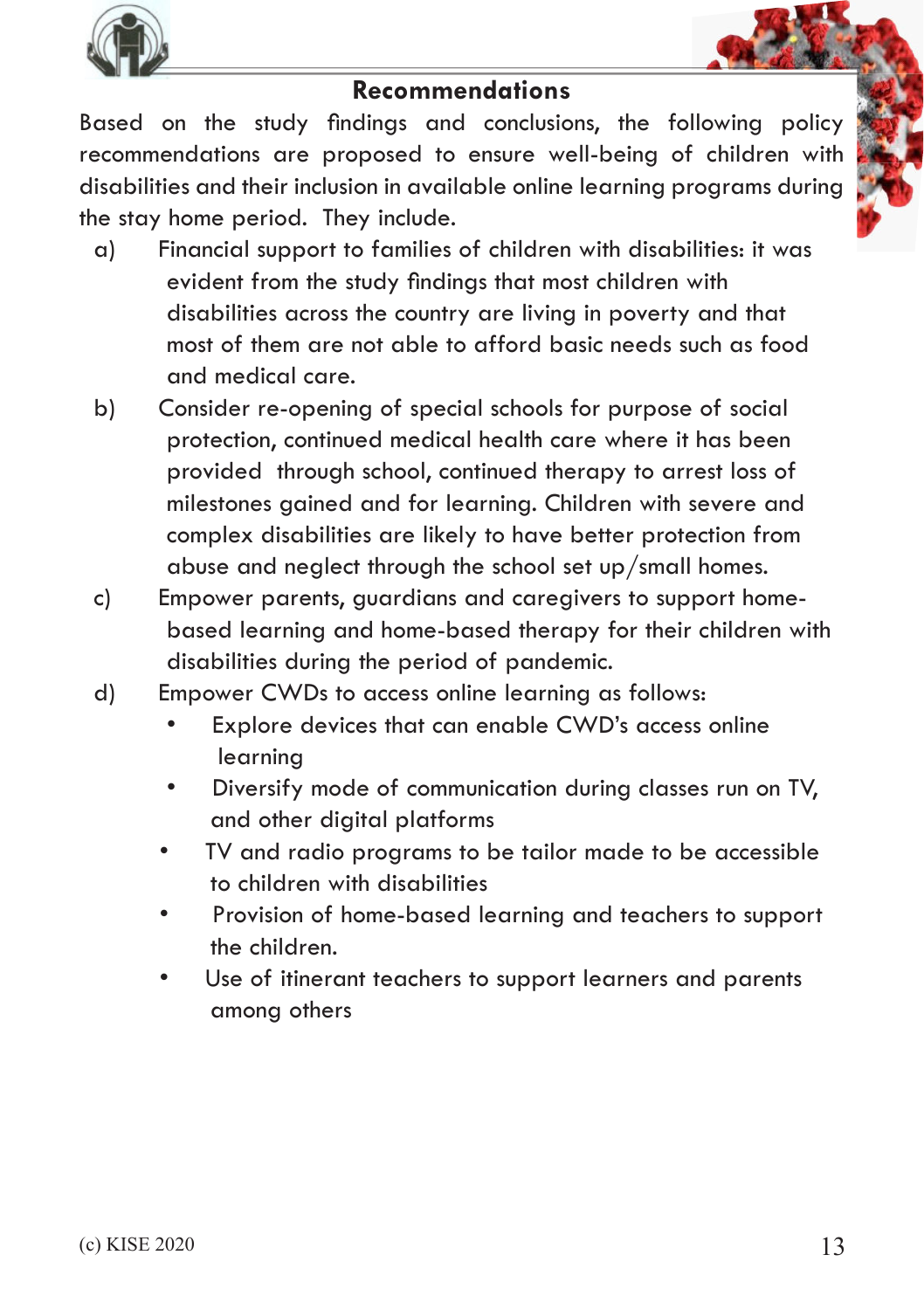## **REFERENCES**

Kenya National Bureau of Statistics (2019): National Economic Survey. KNBS, Nairobi.

Republic of Kenya [MoE] (2020): *Kenya Basic Education Covid-19 Emergency Response Plan.* Ministry of Education.

Republic of Kenya [MoE-KISE] (2018): *National Survey on Children with Disabilities in Education.* Kenya Institute of Special Education.

United Nations, (2015). *Transforming Our World: The 2030 Agenda for Sustainable Development.* New York: UN Publishing.

United Nations, (2018): *Disability and Development Report: Realizing the Sustainable Development Goals by, for and with persons with disabilities.* New York: UN Publishing.

World Health Organization, (2020): Key Messages and Actions for COVID-19 Prevention and Control in Schools. Available from: https://www.who.int/docs/default-source/coronaviruse/key-messages-andactions-for-covid-19-prevention-and-control-in-schools-march-2020.pdf?sfvrsn=baf81d52\_4. Accessed on 15th July 2020

## **Research Team**

- Charles Omboto
- Samwel Wanyonyi Juma
- Fridah G. Kiambati
- Gedion Kibet
- Lydia W. Chege
- Mutiso.T.Wambua